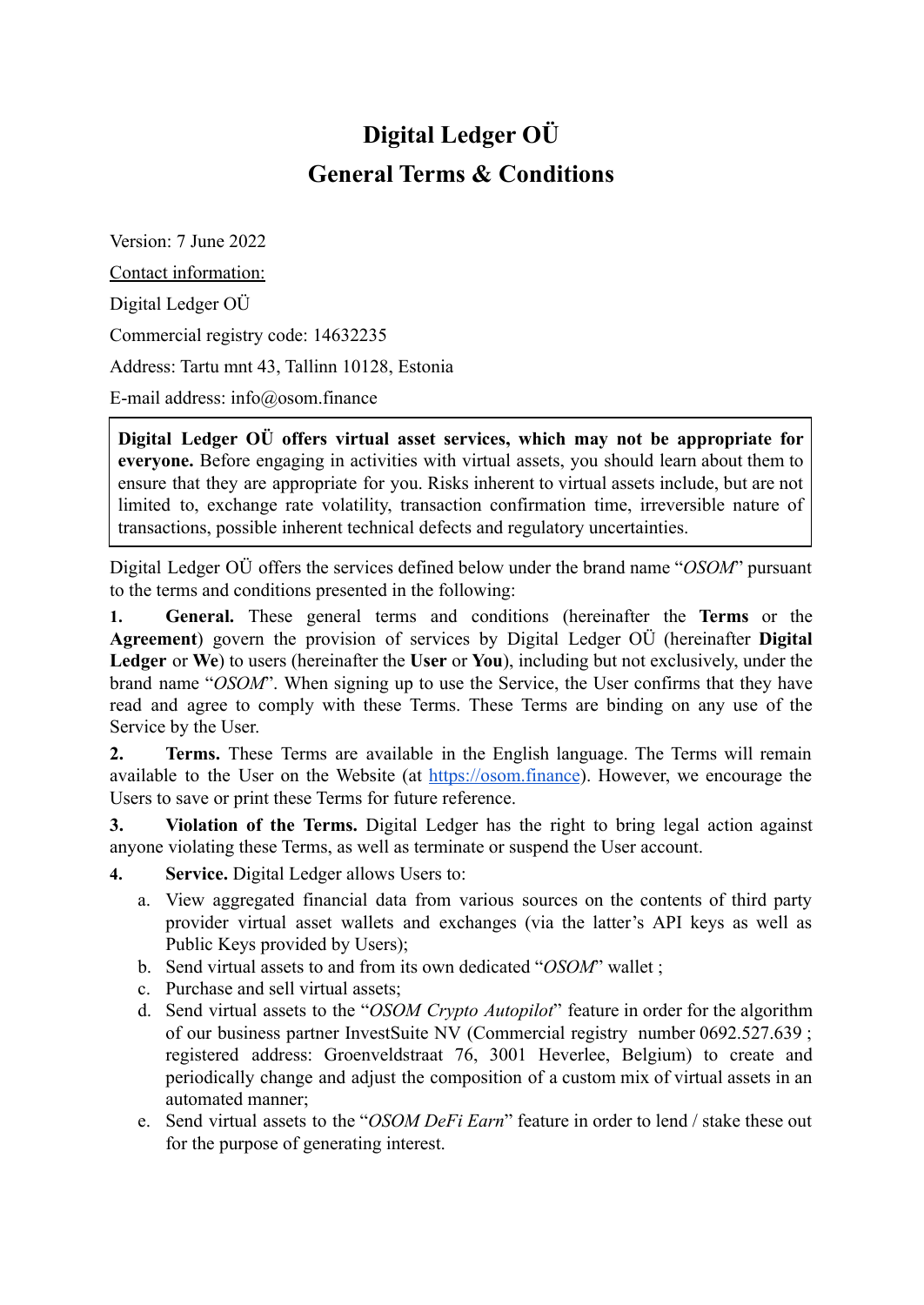f. Use other virtual asset-related features, as set out in the Special Schedule on Product Features, which complements these Terms, and contains the periodically updated description of other Product Features. For more information, please refer to the Special Schedule on Product Features.

Among others, Digital Ledger may also choose to make trades on its own account vis-a-vis Users. Moreover, the above described service (hereinafter the **Service**) is offered under the "*OSOM*" brand name via the "*OSOM*" mobile app (hereinafter the **App**) or browser (at https://osom.finance/) (hereinafter the **Website**), which are operated by Digital Ledger. The virtual asset wallet service listed in point (b) the virtual asset exchange service listed in point (c), and the OSOM Crypto Autopilot are regulated activities authorised by the Estonian Financial Intelligence Unit (Authorisation Nr. FVT000204).

**5. AML/KYC Verifications**. Access to and use of our Service is subject to Anti-Money Laundering / Know Your Customer (hereinafter the **AML/KYC**) verifications according to the following conditions:

- a. All Users of our Service will be considered as having entered into a long-term business relationship with Digital Ledger under EU and Estonian AML laws, the purpose of which will be the purchase, sale and storing of virtual assets, and will therefore be subject to our standard AML/KYC verifications before they can start effectively using our Service (i.e transacting).
- b. Digital Ledger further reserves itself the right to carry out further or "*enhanced*" AML/KYC verifications on its Users, where it deems it justified and / or there may be potential higher risk factors (e.g. higher amounts, PEP/Sanctions matches, unusual behaviour or transaction patterns etc), in line with EU and Estonian AML laws.

The above conditions shall apply to all the features of our Service, including but not limited to, our virtual asset wallet and exchange, as well as our Crypto Autopilot.

**6. Ownership and Custody of Your Virtual Assets**. Digital Ledger will not use either your fiat or virtual assets other than for the purpose for which you entrusted them to us, i.e. trading, purchasing and selling of virtual assets on your behalf. We will therefore be acting as the "*custodians*" of your virtual assets, which will remain yours at all times. As for your fiat funds, these are prepayments in view of carrying out virtual asset transactions. You will retain the ability to move either your fiat or virtual assets in and out of the App at any time.

For the avoidance of doubt, in the event of a hypothetical bankruptcy on our part, no claims would be valid against your virtual assets with us, as custody does not transfer legal ownership, and in no event would these be used to repay our debts.

**7. Your OSOM Crypto Autopilot**. By choosing to send virtual assets to the OSOM Crypto Autopilot, you grant Digital Ledger the right to change the composition and weighting of the underlying virtual assets of your account as per guidance of the algorithm provided by InvestSuite NV. Notwithstanding the above, you retain the full discretion to add or subtract any and all assets sent to OSOM Crypto Autopilot. We will provide you with regular statements with the details of your OSOM Crypto Autopilot balance.

**8. Your OSOM DeFi Earn**. By choosing to send virtual assets to the OSOM Defi Earn feature, you grant Digital Ledger the right to integrate with third party projects (whether from Centralised Finance ("*CeFi*") or Decentralised Finance ("*DeFi*")) in order to enable the latter's algorithms and protocols to (among others) lend, stake, and/or manage your virtual assets, in view of earning fixed income. Notwithstanding the above, you retain the full discretion to add or subtract any and all assets sent to the OSOM DeFi Earn feature. We will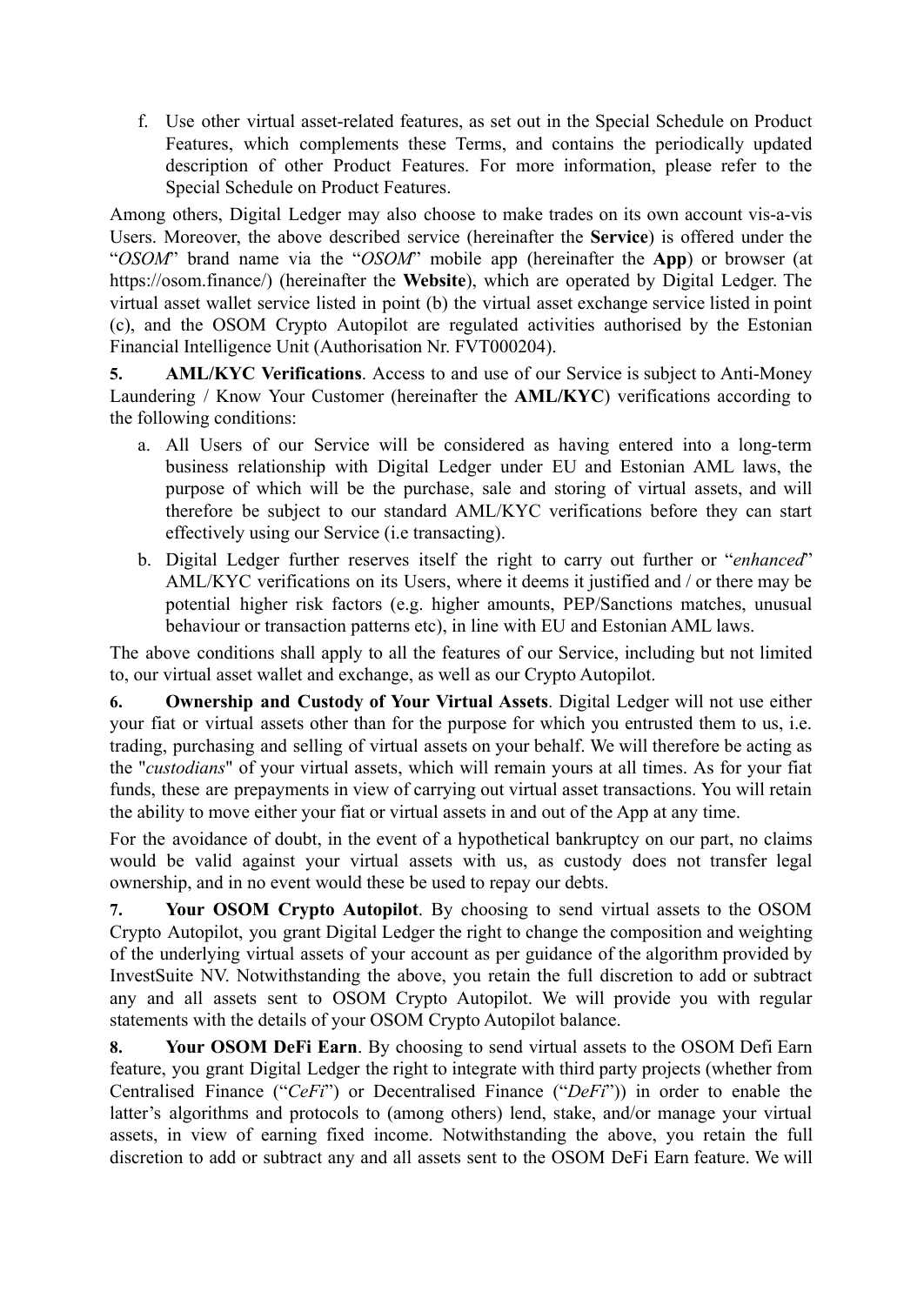strive on a best efforts basis to provide you with regular statements with the details of your OSOM DeFi Earn balance.

**9. Fees.** All fees associated with this agreement (hereinafter the **Fees**) shall be for the User to bear, and will be subtracted from the User's net balance. Digital Ledger's Fees are displayed in the App and can be found in the Help Center. In addition, operational fees paid to third party providers to facilitate transactions such as network and trading fees may also apply. Separate Service Fees related to the use of our OSOM Crypto Autopilot feature can also be found in our Help Center - <https://intercom.help/osom-finance/en/>. Those are incurred in the course of changes in the basket composition as well as upon execution of transfers. In parallel, the use of our OSOM Crypto Autopilot feature may also include a minimal withdrawal amount, including to respect such limitations imposed by third party service providers and/or to cover their fees, which are independent of our control. For more up-to-date information on minimal withdrawal amounts, please also refer to the abovementioned Help Center.

Moreover, you understand and accept that there may be a discrepancy between the withdrawal amount shown on the application or website when you submit your withdrawal instruction and the final amount you receive. For the purposes of this agreement, the User agrees that Digital Ledger is recognized as the sole party eligible to act as Calculation Agent. The User explicitly concedes all of its rights to dispute any and all calculations performed by Digital Ledger.

**10. Prohibited Use.** Users may not use the Service for unlawful purposes, including but not limited to money laundering, terrorist financing, fraud and other illegal activities.

The Service will be offered worldwide, with the exception of high-risk countries, see [URL](https://finance.belgium.be/en/high-risk-countries) for up-to-date list, which at the time of writing includes : Albania, Afghanistan, the Bahamas, Barbados, Bosnia and Herzegovina, Botswana, Burkina Faso, Cambodia, Cayman Islands, Ethiopia, the Democratic Republic of Korea, Ghana, Guyana, Haiti, Iran, Jamaica, Jordan, Laos, Mauritius, Mongolia, Morocco, Myanmar, Nicaragua, Laos, Pakistan, Panama, Senegal, South Sudan, Sri Lanka, Syria, the Philippines, Trinidad and Tobago, Tunisia, Uganda, Vanuatu, Yemen, Zimbabwe. See also combined list of EU, FATF & other here : [https://ec.europa.eu/info/business-economy-euro/banking-and-finance/financial-supervision-a](https://ec.europa.eu/info/business-economy-euro/banking-and-finance/financial-supervision-and-risk-management/anti-money-laundering-and-countering-financing-terrorism/eu-policy-high-risk-third-countries_en) [nd-risk-management/anti-money-laundering-and-countering-financing-terrorism/eu-policy-hi](https://ec.europa.eu/info/business-economy-euro/banking-and-finance/financial-supervision-and-risk-management/anti-money-laundering-and-countering-financing-terrorism/eu-policy-high-risk-third-countries_en) [gh-risk-third-countries\\_en](https://ec.europa.eu/info/business-economy-euro/banking-and-finance/financial-supervision-and-risk-management/anti-money-laundering-and-countering-financing-terrorism/eu-policy-high-risk-third-countries_en) and

[https://www.fatf-gafi.org/publications/high-risk-and-other-monitored-jurisdictions/documents/](https://www.fatf-gafi.org/publications/high-risk-and-other-monitored-jurisdictions/documents/call-for-action-october-2021.html) [call-for-action-october-2021.html](https://www.fatf-gafi.org/publications/high-risk-and-other-monitored-jurisdictions/documents/call-for-action-october-2021.html)

In addition, the Service will not be offered to U.S. Persons, which are defined as either U.S. residents or U.S. citizens. For a comprehensive list of jurisdictions where we operate, please refer to our FAQ available on our OSOM website at <https://osom.finance/>.

Digital Ledger has the right to terminate the provision of Service to the User and bring legal action against the User if such activities are detected or suspended.

**11. Registration.** Users must register to use the App and the Website. In order to become a User, the explicit acceptance of the Terms is required – by clicking on "*Create Account*" during the registration process, Users agree to the Terms. When registering as a User of the Website and the App, the User must submit a valid e-mail address and choose a password. Confirmation of registration is sent to User's e-mail. User must inform Digital Ledger about any changes to their personal information that they have provided. Digital Ledger retains the right to ask the user for additional personal data if it is required by the applicable laws, necessary for the provision of the Service, combat fraud or any other justified reason.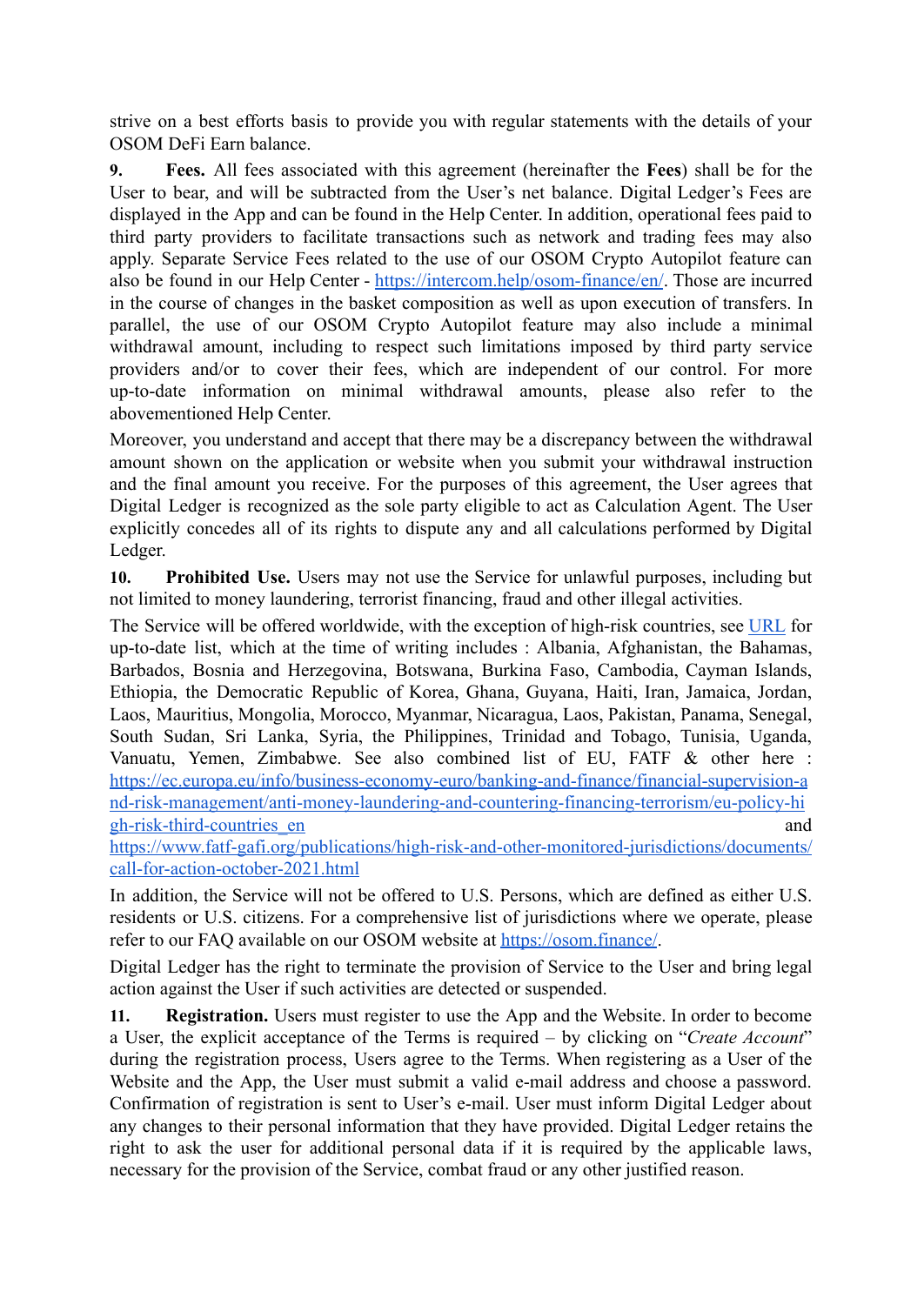Registered Users have to be at least 18 years of age.

Both natural and legal persons are accepted as Users by Digital Ledger. Legal persons are registered as Users by their authorised representative. The representative will provide Digital Ledger with their own personal information. The representative must ensure that it has a valid authorisation to represent the legal person. Digital Ledger may, but is not obligated, to examine the proof of such authorization.

The User must have a valid e-mail and password to access their account. Such credentials are strictly personal and confidential. Users are responsible for maintaining the confidentiality of their account and password, which should not at any time be disclosed to third parties. The User agrees to accept full responsibility and liability for all activities that occur under their account. Should a User realise or suspect any unpermitted disclosure of their credentials, they shall be obliged to change these and contact Customer support immediately to notify the latter of such unpermitted disclosure.

**12. Privacy Policy.** Digital Ledger or its affiliates process Users' personal data pursuant to the OSOM Privacy Policy ([https://osom.finance/files/privacy-policy.pdf\)](https://osom.finance/files/privacy-policy.pdf). For the purposes of EU Regulation 2016/679 on the protection of natural persons with regard to the processing of personal data and on the free movement of such data ("GDPR"), and in the context of the Service, the data controller is, depending on the circumstances, either Digital Ledger, or its Estonian affiliate, Polybius Tech OÜ. For more information, on the data controller ownership, please refer to the Privacy Policy. The User confirms having read and understood the Privacy Policy.

**13. Intellectual Property.** Content of the Website and the App, including design, graphics, images, text, code, domain, database rights and other copyrights, such as the brand name "*OSOM*", are intellectual property of Digital Ledger or its affiliates. Such content may not be edited, made into derivative works, be reproduced, distributed or displayed for any other purposes than provided in these Terms, unless provided otherwise by applicable law.

"*OSOM*" is a registered EU trademark of Polybius Fintech Sprl, a Belgian-incorporated company and affiliate of Digital Ledger (Commercial registry number: BE 0695.912.840 ; Registered address: Boulevard de Waterloo 34, 1000 Brussels, Belgium).

**14. No Warranty.** Digital Ledger disclaims any and all warranties, expressed or implied, in connection with the Service. The Service is provided "*as is*" and "*as available*" and at User's own risk, and Digital Ledger does not warrant or represent any quality, fitness for purpose, non-infringement, completeness or accuracy of the Service. Regardless of our efforts to provide the User with services of the highest quality, safety and security, Digital Ledger makes no warranty that the Service will be uninterrupted, timely or error-free or that defects will be corrected.

Digital Ledger reserves the right, periodically and at any time, to modify or discontinue, temporarily or permanently, functions and features of the Service, and Digital Ledger will not be liable to the User for any interruption, modification, or discontinuation of the Service or any function or feature thereof. Reasonable advance notification will be provided of discontinuing or suspension of the Service where possible. Digital Ledger is not responsible for any difficulties in operating or using the Service that are caused by the web hosting service provider, internet service provider of the User or any other third party, unless prescribed otherwise by applicable law.

**15. No Recommendations or Investment Advice.** Digital Ledger does not provide any financial, legal, tax or investment advice or recommendations. None of the information or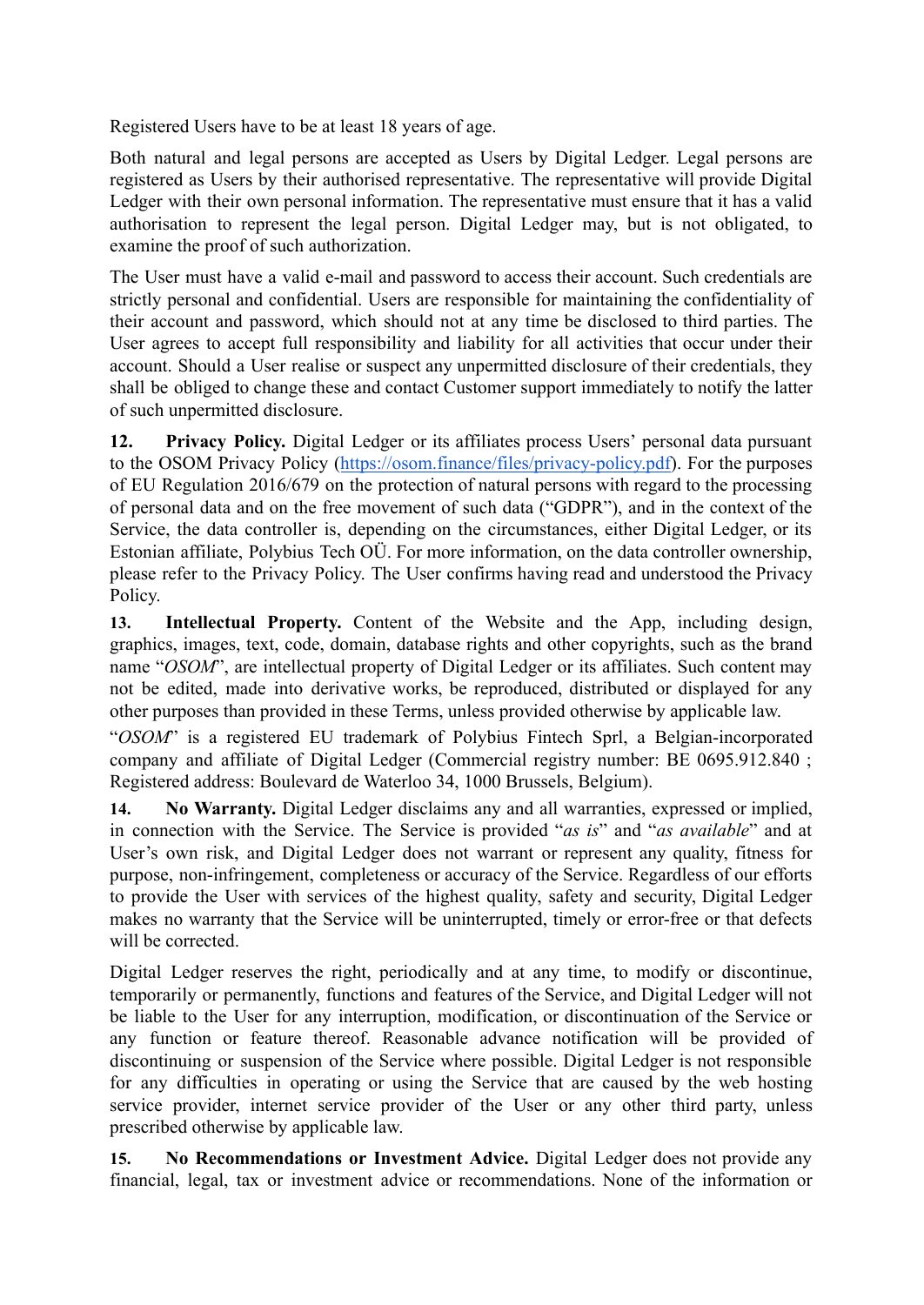analyses presented are intended to form the basis for any investment decision, and no specific recommendations are intended. Our services are not, do not offer, and shall not be construed as investment or financial products. You are solely responsible for determining whether any of our services are appropriate for you based on your personal objectives, financial circumstances and risk tolerance. You agree and understand that under no circumstances will the operations of Digital Ledger and your use of our services be deemed to create a relationship that includes the provision of or tendering of investment advice. You should consult your legal or tax professional regarding your specific situation.

**16. High Risk Disclaimer.** Before dealing with virtual assets via our Service, you should be aware of the different considerably high risks associated with them, including the following:

- a. **Legal and Regulatory**: The regulatory status of virtual assets is currently unsettled, varies among jurisdictions and is subject to significant uncertainty. It is possible that in the future, certain laws, regulations, policies or rules relating to virtual assets, blockchain technology, or blockchain applications may be implemented, which would directly or indirectly affect or restrict the services we provide to you. In particular, note that:
	- You are responsible for determining whether the use of or purchase of virtual assets via any of our services is legal in your jurisdiction and you shall not use any of our services if illegal in your jurisdiction. If you are uncertain, please seek independent legal advice;
	- We may be forced to suspend or discontinue or to change certain aspects of our services in some jurisdictions, if required by the relevant regulators and/or laws, and this without notice and for whatever reason. In such instances, virtual assets in your account may be frozen for an indefinite period of time until the matter is resolved;
	- Virtual assets are not legal tender and are not backed by any government.
- b. **Loss of Value:** The price, value and liquidity of virtual assets are extremely volatile and unpredictable, which may adversely affect the value and the ability to liquidate the underlying virtual assets and result in significant or total loss in a short period of time. Among others, note that:
	- The decrease or discontinuance of willingness of market participants to exchange fiat currencies for virtual assets may also result in significant or total loss of value in your virtual assets.
- c. **Theft, Hacking and Cyber Attack:** virtual assets may be subject to expropriation, theft and/or fraud; hackers or other malicious groups or organizations may attempt to interfere with our system/network in various ways, including malware attacks, denial of service attacks, consensus-based attacks, Sybil attacks, smurfing, and spoofing which may result in the loss of your virtual assets, or the loss of your ability to access or control your virtual assets. In such an event, there may be no remedy, and holders of virtual assets are not guaranteed any remedy, refund, or compensation. In particular, note that:
	- Any third party who gains access to your account login credentials or your private keys, may be able to liquidate, sell, dispose or transfer virtual assets in your account and may result in significant or total loss of value in your account.
- d. **Development of Virtual Assets**: Any change in the development of virtual assets, including but not limited to the change of blockchain protocol, forks, management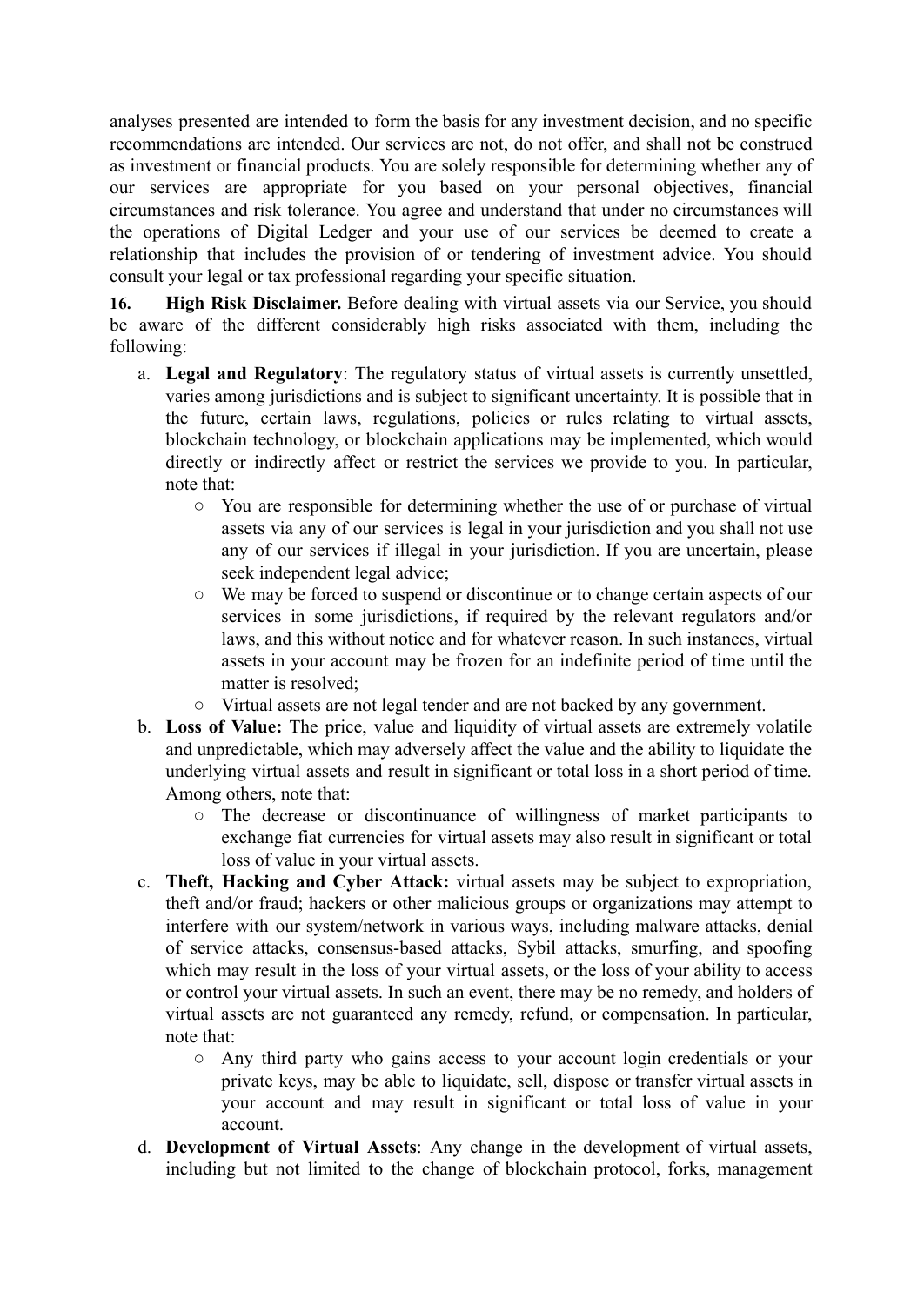team etc., may significantly impact the availability, usability, liquidity or value of virtual assets. In particular, the User understands that virtual assets are subject to to sudden changes in operating rules, and third parties may from time to time create a copy of a virtual asset network and implement changes in operating rules or other features (**Forks**) that may result in more than one version of a network (each, a **Forked Network**) and more than one version of a virtual asset (**Forked Assets**). The User hereby acknowledges that Forked Networks and the available supply of any Forked Assets are wholly outside of the control of the Digital Ledger, and the Digital Ledger's ability to deliver Forked Assets resulting from a Forked Network may depend on third parties outside of Digital Ledger's control. The User understands and acknowledges that Forks may materially affect the value, function, and/or even the name of virtual assets. Thus, the User acknowledges that he/she has no right, claim or other privilege to Forked Assets on such unsupported Forked Network and Digital Ledger does not bear any liability from any loss resulting as a consequence.

- e. **Third Party Service Providers and Counterparties:** In providing our services to you, we may use various third party service providers and counterparties (together " *Third Party Service Providers*"). The purchase of the underlying virtual assets is subject to the availability and liquidity of such virtual assets offered by Third Party Service Providers, including online virtual assets exchanges. If the availability of any specific virtual assets is scarce, or if such Third Party Service Providers malfunction, go bankrupt or are subject to hack attack, we may not be able to purchase or liquidate specific virtual assets on a timely basis or at all.
- f. **Source Code Weakness:** There is a risk that the App or any of our products may unintentionally include weaknesses or bugs in the source code which may adversely affect the function of the services.
- g. **Insurance:** The virtual assets held in your account are not protected by any third party insurance scheme or government-backed insurance scheme.
- h. **Centralised Finance ("***CeFi***") / Decentralised Finance ("***DeFi***"):** OSOM strives to offer its users only the best fixed income projects. However, OSOM only acts as a platform to showcase both CeFi and DeFi projects and provide users with related services, such as accessing crypto assets on behalf of users and/or distributing earnings, etc. OSOM does not assume liability for any losses incurred due to the theft, hacking, cyber attack, source code weakness, security issues, or any other issues related to such projects and/or their on-chain contracts, which are fully outside our control. By using our Service you acknowledge that you understand the risks associated with the underlying assets and/or third party services offered.
- i. **Foreign Exchange ("***FX***"):** You also understand that, as part of our own Service, many third party services and/or solutions we interact with, and particularly CeFi and DeFi lending services, mostly work with USD-denominated assets, while OSOM accepts and interacts with users in EUR. For this reason, there is always an FX / currency risk where the EUR might decrease against the USD, causing a loss where your yield could be fully wiped out and where you may even receive less EUR than you had initially deposited.

In light of the foregoing, you understand and agree that your use of our Services is conducted at your own risk. This section is not exhaustive and does not disclose all the risks associated with virtual assets and the use of our Services. You should, therefore, carefully consider whether such use is suitable for you in light of your particular circumstances and financial resources.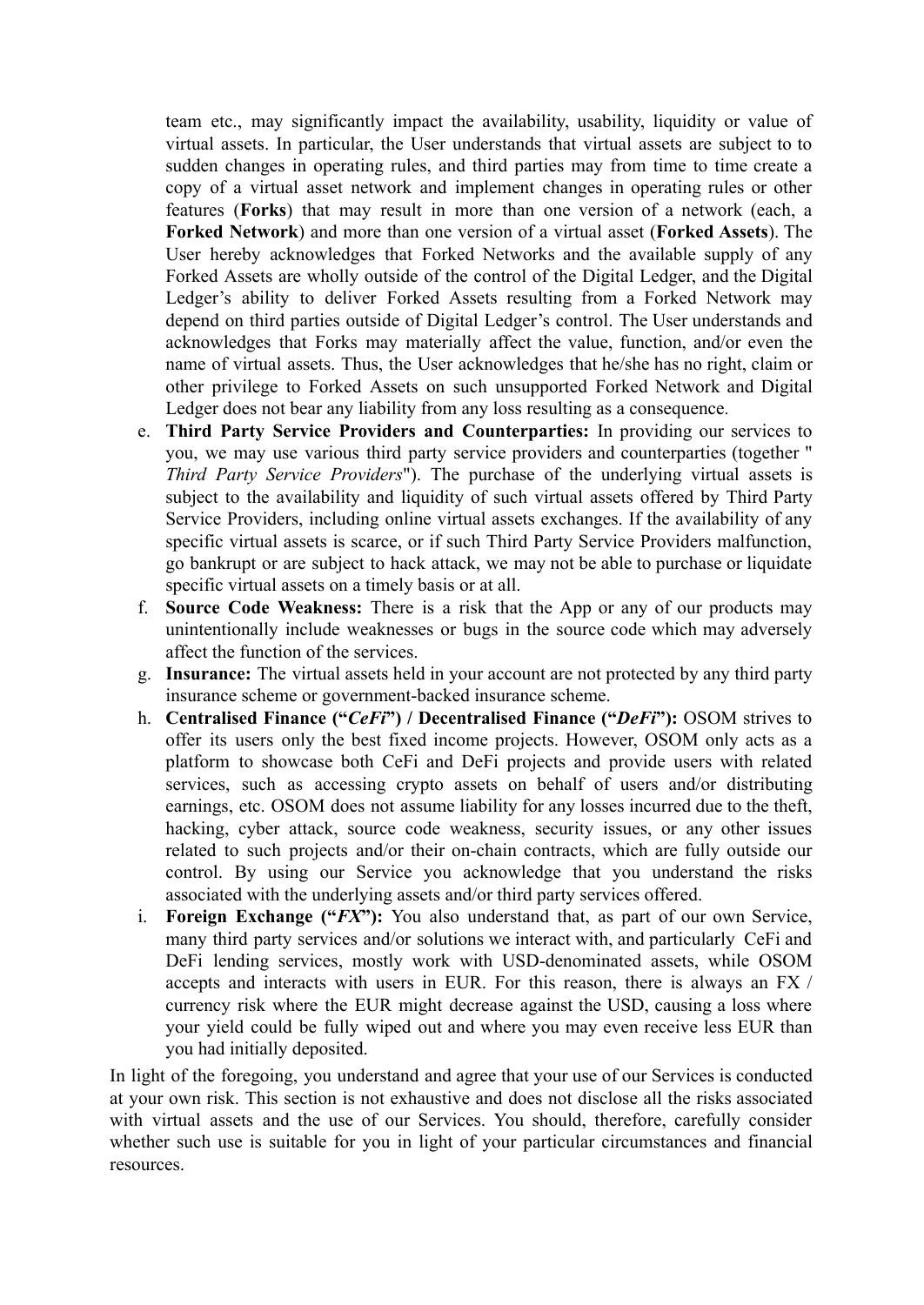**17. Limitation of Liability.** Each User is liable for and must compensate to Digital Ledger any and all damages (including the loss of profits), which arise from the activities of the User.

Digital Ledger is liable for and must compensate to Users only direct monetary damages caused by Digital Ledger intentionally or due to gross negligence. Under no circumstances is Digital Ledger liable for the loss of profits of the User.

Digital Ledger will not be liable for any damages caused by third parties or by circumstances outside the control of Digital Ledger (force majeure). Among others, Digital Ledger will not be responsible for the failings of third party banking and financial institutions, Digital Ledger's business partners (e.g. credit card payment processors etc), CeFi and DeFi projects, including but not limited to instances of personal data breaches or hacked/lost Virtual Assets and/or funds, which may arise on their part.

The limitations or exclusions of liability prescribed in this section will not apply in case such limitation or exclusion is not permissible under applicable law.

**18. Taxes.** Each user is responsible to determine if any taxes apply to the transactions carried out via the Services, as well as to report such taxes correctly and in a timely fashion to the competent tax authorities. User acknowledges that Digital Ledger is neither responsible for determining whether taxes apply, nor for the collection, reporting, withholding or otherwise of any such taxes arising from the said transactions. However, should we at any point become legally required to withhold any taxes, then we will pay the User the remaining net amount. Similarly, we will not gross up the User for any taxes they might be required to pay.

**19. Indemnification.** User agrees to indemnify, defend, and hold harmless Digital Ledger and its third party service providers from and against any claim, demand, loss, damage, cost, or liability (including reasonable attorneys' fees) arising out of or relating to any activities of the User or the misuse of the Service; breach or alleged breach of any of these Terms and the violation of any rights (including intellectual property rights) of a third party.

**20. Amending the Terms.** Digital Ledger reserves the right to amend any part of the Terms at any time. Digital Ledger will strive to provide the User with reasonable prior notice of such changes. If the User does not agree to these amendments, or any particular amendment, the User may not be able to continue to use the Website or the App.

**21. Assignment.** This agreement may not be assigned or transferred by User, without the prior written consent of Digital Ledger. Digital Ledger may assign its rights and transfer its obligations at any time provided it ensures that User's rights are still adequately safeguarded after that transfer.

**22. Termination.** User may terminate the agreement with Digital Ledger under these Terms by deleting their account on the Website or on the App. Upon selecting to delete the account, the User will remain subscribed to the Service for 30 days. During this period, the User shall be responsible for withdrawing their virtual assets and Fiat currencies prior to the termination date and shall retain the possibility to cancel the termination. If the User does not cancel the deletion of the account, the User's account will be deactivated after 30 days and the User's rights to use the Service will be terminated. After this termination Digital Ledger is not able to retrieve the User data or its account. Moreover, any virtual asset and Fiat currency balances remaining will be nullified and we will be under no obligation to provide any refunds or compensations.

The User acknowledges and agrees that Digital Ledger may stop (permanently or temporarily) providing the Service and/or terminate the agreement with the User under these Terms at